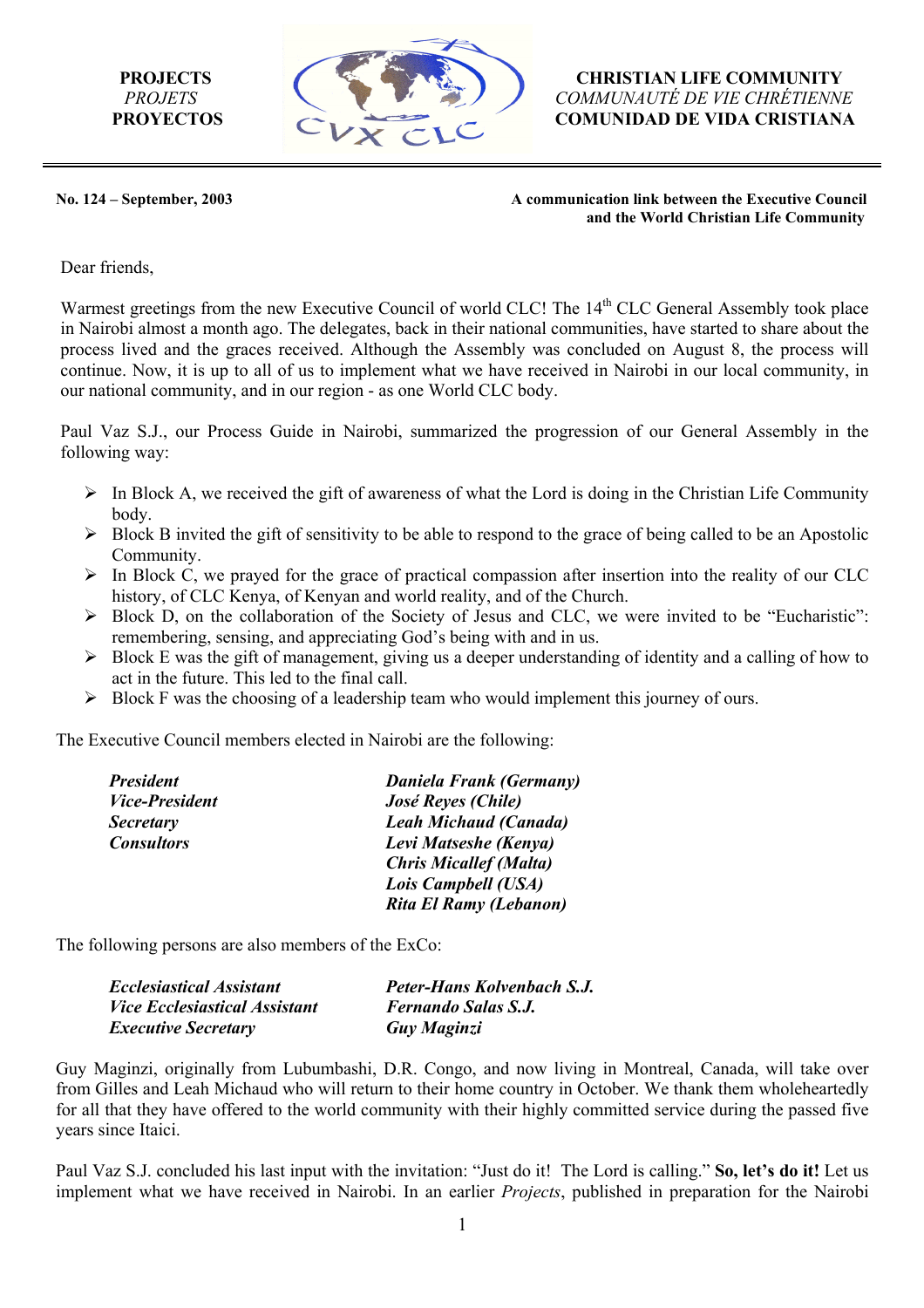Assembly, we invited the preparation teams to continue as "implementation teams" to support the national community with a process based on the final document of our Assembly (*Recommendation from the Nairobi General Assembly…*), which is included in this *Projects*.

The next *SUPPLEMENT* of *Progressio* will offer a complete documentation of the Nairobi Assembly; the forthcoming normal issue of *Progressio* will share experiences of delegates from different continents. Please use all of these materials extensively in order to "catch the Spirit" of Nairobi – the Spirit that wants to lead us to greater maturity and action as a lay apostolic body that shares responsibility for mission in the Church and in our world.

The newly elected ExCo will meet for its first working session during the latter part of February 2004 in Rome. Please accompany us in your prayers, so that we will be able to fulfil the mandate entrusted to us by the world community!

United in our Lord

Daniela Frank and José Reyes For the World CLC ExCo

## **Recommendations from the Nairobi General Assembly to Christian Life Community**

## *"Sent by Christ, Members of One Body"*

#### *Preamble*

We, the delegates of the General Assembly of the World Christian Life Community gathered here in Nairobi, Kenya 2003 felt confirmed in our call to become a lay apostolic body that shares responsibility for mission in the Church. We acknowledge the different stages in our CLC experience among our many diverse and rich communities. In this diversity, we as a world community choose to walk together supporting each other in our weaknesses and calling forth each other's strengths.

We wish to acknowledge, with thanks and gratitude, the felt presence of the Lord in our midst during our journey. As we move forward toward becoming one apostolic body we notice, with humility, our total dependency on God and our personal and collective need for continued conversion in the Lord.

While the current structures and processes in our Community have been important for our life and journey, we realize that they may need to be re-visited so as to better respond to our call to become a more apostolic body. Any changes must respect the various stages of community life that our National Communities are currently experiencing.

In this document which we address to our world and national leaderships and to the world CLC, we wish to encompass and describe our work done at this Assembly and the journey traveled.

We have identified strong formation and leadership at all levels in our World Community as essential requirements in a move towards a more apostolic body.

## *In Formation*

The General Assembly reminds the National Communities and the World Executive Council (ExCo) of the Christian Life Community (CLC) of their responsibility to:

- 1. Encourage and support all its members to engage with the Spiritual Exercises of St. Ignatius;
- 2. Impart the fact that the CLC way of life is a lived lay expression of the Spiritual Exercises;
- 3. Use the tools available to CLC, such as "The CLC Charism" (*Progressio Supplement* N.56, December 2001), when formulating or updating its formation programs;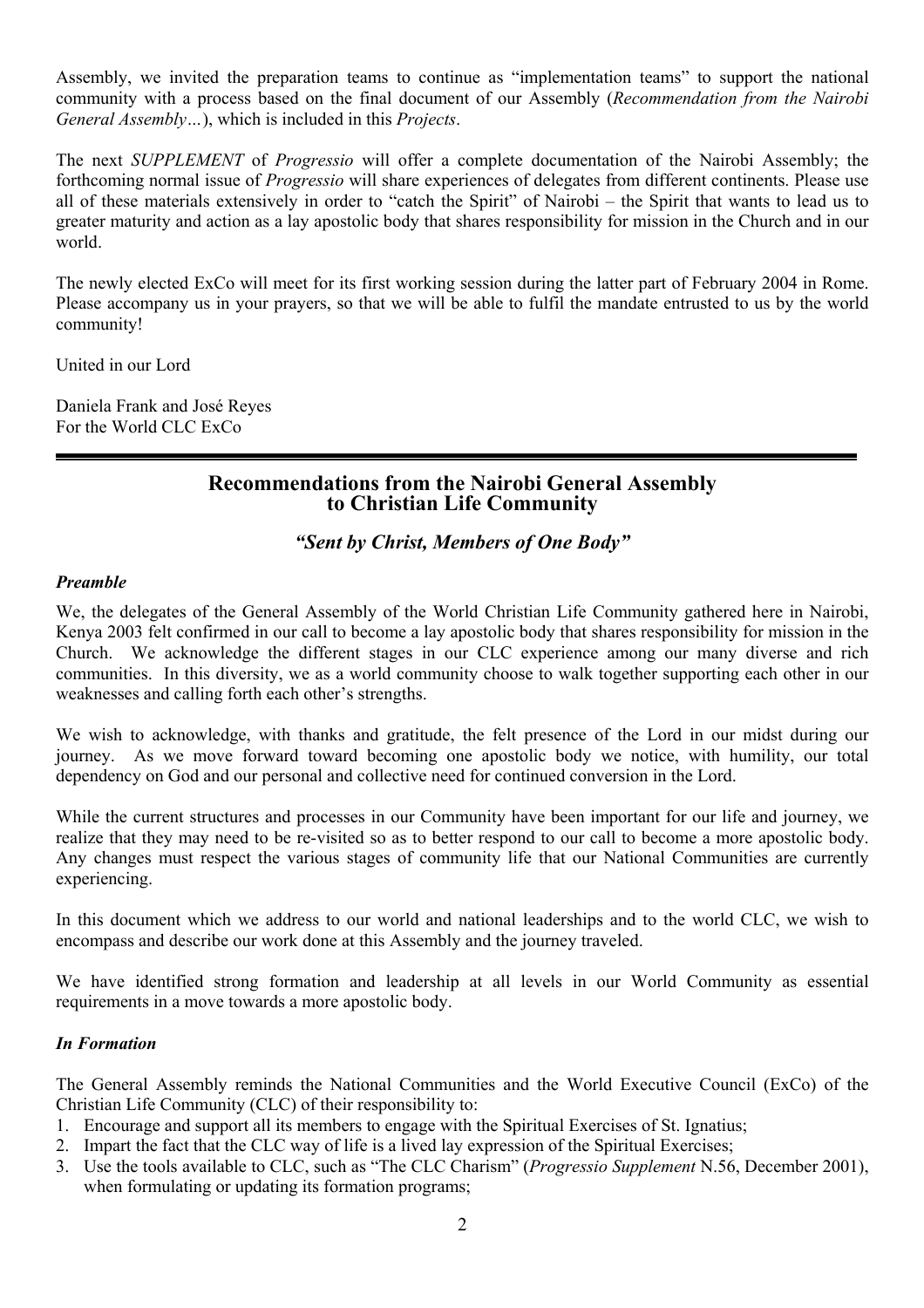- 4. Deepen the understanding of the second part of "The CLC Charism" (*Progressio Supplement* N. 45-46, December 1996):
- 5. Orient our formation programs towards becoming an outreaching lay apostolic body at all levels.

## *In Leadership*

Our Community continues to need leaders who facilitate the communities' processes of discerning, sending, supporting, and evaluating our personal and communal mission. The capacities we seek in them include:

- ♦ Leadership skills (both as individuals and when working in a team);
- ♦ Spiritual growth through grounding in the Spiritual Exercises;
- ♦ An awareness of their own limitations and gifts as human beings;
- ♦ A willingness and ability to work collaboratively.

The above implies that the people chosen to fulfill these roles will be able and willing to "order their lives" (Spiritual Exercises #21) so that they may be able to offer quality time to the community, irrespective of the level at which they serve.

#### **CLC's movement toward becoming an apostolic body calls for some specific priorities for the World ExCo and developing structures to support the world community at all levels.**

#### *Our World Dimension*

#### *The World ExCo*

- 1. We ask that the World ExCo proceed purposefully in its leadership of service to our apostolic body.
	- a. It is important that the World ExCo has regular contact with National ExCos offering them their support and inspiration in their discernments, according to the decisions of the Assembly
	- b. To facilitate contact with the National ExCos, we invite each member to serve as a link with a region (ExCo link), ideally with the one in which he/she lives.
	- c. In order to lead the whole community, the World ExCo will not only be present to CLC, but will also promote regular contact with the Church Hierarchy and with movements, organizations and congregations, especially those who share Ignatian Spirituality.
	- d. As expressed in the appendix to this mandate, entitled *"CLC Society of Jesus Collaboration"*, the World ExCo will look for ways to deepen our relationship and enhance apostolic collaboration with the Society of Jesus.

#### *World CLC administration*

2. The CLC Secretariat renders an important service to the whole community. The World ExCo members will clarify and, as necessary, reformulate the roles and responsibilities of the executive secretary. Care must be taken to fairly provide for the needs of adequate living conditions in Rome.

#### *Moving toward the experience of one world community*

- 3. The World ExCo will request a short annual report from each National ExCo on the situation in its community. A brief summary of all this information together with a report on the work of the ExCo will be sent back to the National Communities.
- 4. The World ExCo will encourage and support national communities to twin with communities in other regions to foster the experience of world community.

#### *Identity and formation*

- 5. The World ExCo will recommend to CLC at all levels a deepening of the knowledge and implementation of "The CLC Charism" (*Progressio Supplement* Dec. 2001) as one of the most appropriate ways of developing and strengthening our identity.
- 6. The World ExCo will recommend the second part of the initial version of "The CLC Charism" (*Progressio Supplement* Dec. 1996) as an important instrument to define common guidelines for national plans of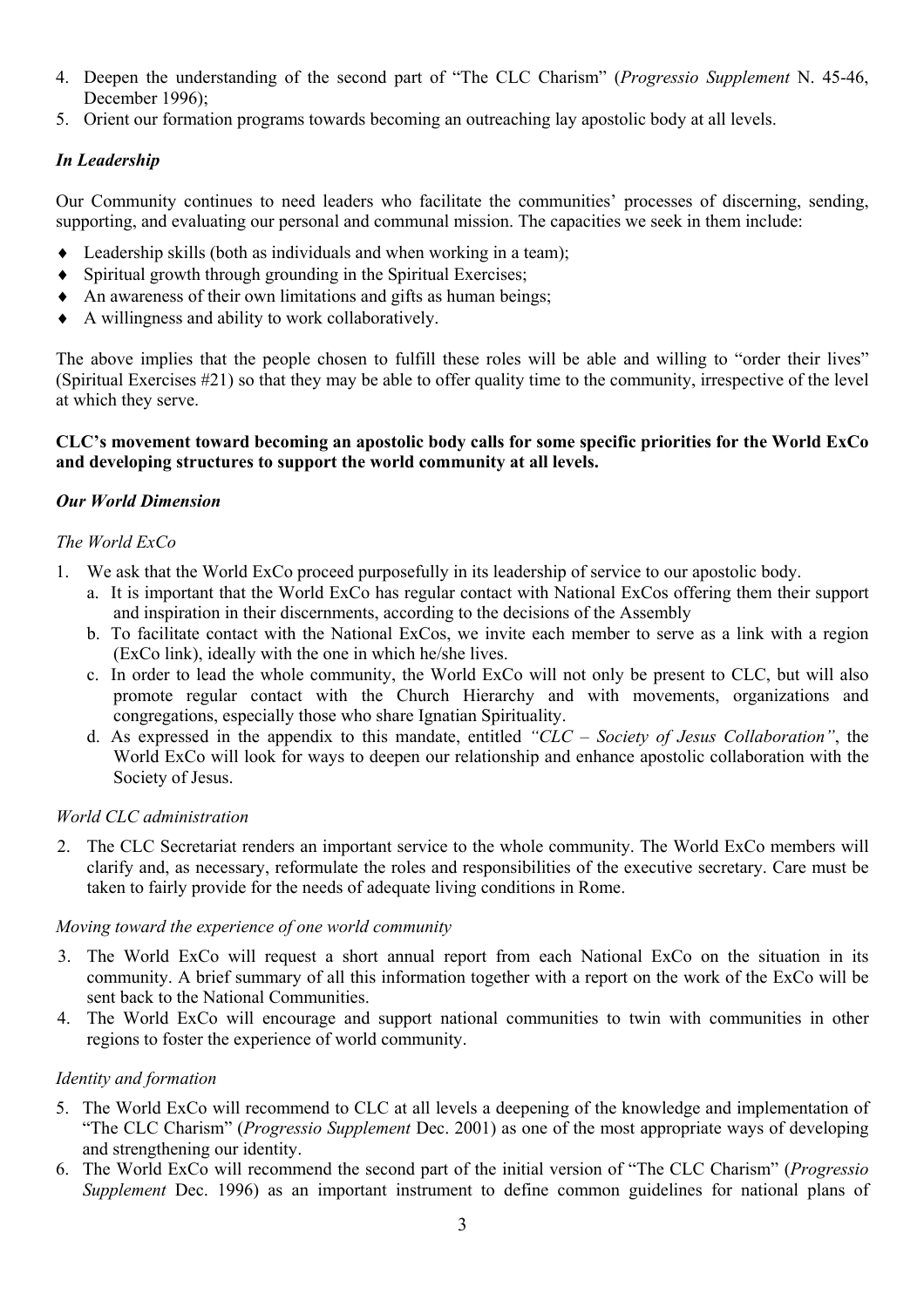formation. It will also encourage National Communities to evaluate and develop this document and send the results of this evaluation to the World ExCo for consideration at the next World Assembly.

#### *Social responsibility of the CLC*

7. The World ExCo will support initiatives in the field of advocacy for social responsibility as effective means to promote social justice. The NGO status of CLC at the UN is an important vehicle for this work. These initiatives will also contribute to the public visibility of CLC.

### *Regional Presence*

National Communities in active relationships with other National Communities in their region have expressed the desire to shape their relationship based on mutual support and particular organizational needs. This regional cooperation should help the National Communities grow into the sense of being part of one world community and help them move toward becoming an apostolic body sharing mission. The practical expression of this relationship is left to each region. As a minimum it would include:

- $\triangleright$  A means of communication and co-operation among themselves;
- $\triangleright$  A means of communication with the World ExCo;
- $\triangleright$  A means of communication between the National Ecclesiastical Assistants (EA) and the World Vice Ecclesiastical Assistant.

This relationship may develop over time into regional teams at the service of both the National Communities and the World ExCo. National Communities are encouraged to discern, experiment and carefully evaluate their process of regional collaboration.

#### *Our National Dimension*

- 1. To achieve the task of fostering an apostolic body, all members need a formation that empowers them for mission and active participation in community life. Each National ExCo can facilitate this process through its own formation team or by co-operating with other communities to prepare a formation plan adapted to their reality. Such a plan will also be a fruitful instrument for local group guides.
- 2. The local group meetings may need to be refocused to better live out the call to be members of an apostolic body who practice personal and communal discerning, sending, supporting and evaluating.
- 3. The National ExCos are called to promote and develop CLC apostolic projects as discerned by the community.
- 4. At all stages of personal and group development, formation should prepare them for an active membership in a world apostolic community grounded in the Spiritual Exercises and committed to CLC as a way of life.
- 5. The National ExCo may receive valuable support by contact with communities in neighboring countries. This might include collaborating in service projects and in the preparation of formation plans.
- 6. We wish to recall that financial co-responsibility is a sign of mature commitment of the community and with the community, which, basically, can only offer what its members have financed. We suggest that this topic be addressed in the discernment at all levels of the national community.
- 7. It is beneficial for each National Community to have regular contact with the world CLC Secretariat, so as to increase the communication between the different members of the apostolic body.
- 8. In order to better serve the mission of the Church, the National ExCo promotes stable relationships with the Hierarchy, and with congregations, organizations and movements in the local church especially those who share Ignatian Spirituality.
- 9. To facilitate growing collaboration with the Society of Jesus, we suggest more regular contact between members of the National ExCo with the Jesuit Provincial and his team. This can promote the implementation of formation programs and shared apostolic projects.
- 10. The National ExCo will support initiatives in the field of advocacy for social responsibility as effective means to promote social justice.

In conclusion, we, the General Assembly of Christian Life Community, desire that these recommendations will inspire CLC members, groups, and national and world leadership to a deeper capacity to know the will of God and respond to it completely in love and humility. We trust that our efforts on this journey will move us closer to the vision of lay apostolic community.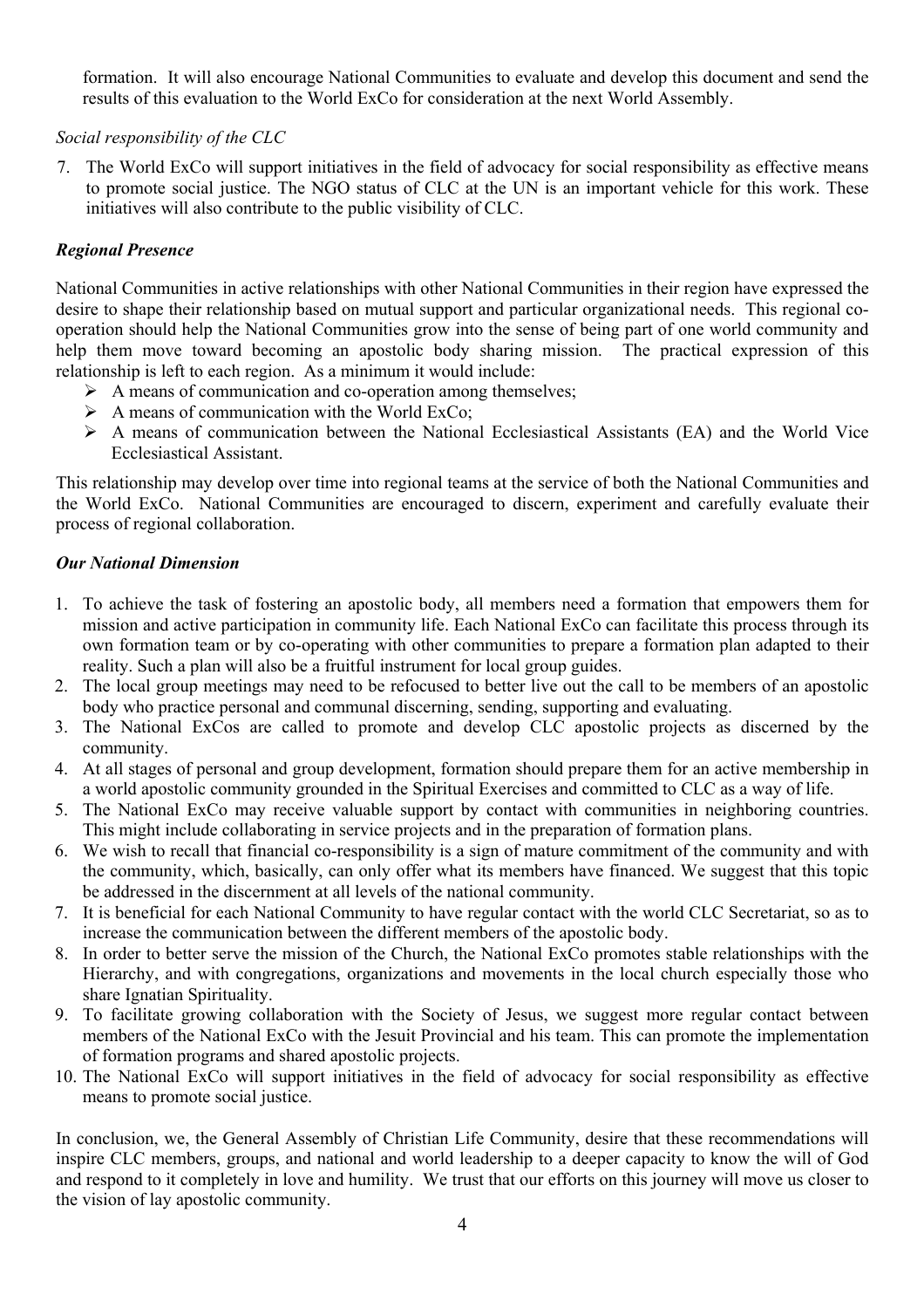# **Appendix**

## *CLC – Society of Jesus Collaboration*

We the General Assembly of Christian Life Community, gathered in Nairobi, Kenya wish to respond to a request received many times from different levels of governance in the Society of Jesus and from individual Jesuits: *"What do we the Christian Life Community expect from Jesuits and the Society of Jesus?"*

First we want to express our gratitude for all the gifts received over the many years of our journey. We are grateful for the gift of Ignatian Spirituality which you have generously shared with us following the example of Ignatius. We acknowledge the critical Jesuit presence and leadership during the rediscovery of the lay expression of Ignatius Spirituality as we moved from the Marian Congregations to CLC. This formative work made possible the establishment and strengthening of CLC in many countries all over the world.

It continues today as CLC grows towards becoming an apostolic body. CLC would not be what it is today without the help and collaboration of the Society of Jesus. We want to continue and deepen this relationship until it fully matures as collaboration of two apostolic bodies in service to the Church's mission.

In places where CLC is not yet present we hope for your support in initiating beginning communities.

In areas where CLC is in its early stages of development, we hope for your continued presence as catalysts of new community formation, together with our lay members. This would include:

- $\triangleright$  the availability of an Ecclesiastical Assistant who is open to the direction and spirit of the world community
- $\triangleright$  introduction to the Spiritual Exercises
- $\triangleright$  being spiritual companions
- $\triangleright$  guiding groups towards becoming apostolic communities sharing responsibility in mission
- $\triangleright$  forming lay leaders to assume responsibility for mature communities.

In National Communities more advanced in the process of becoming an apostolic body, where the above work has left its fruits, lay people are assuming responsibility for formation and ongoing CLC development. Here too, we would like you to continue the above forms of cooperation and explore new ways of collaborating.

- $\triangleright$  We desire your continued partnership in formative work;
- $\triangleright$  We want to develop ways of collaborating between our respective apostolic bodies, and be mutually open to shared apostolic work;
- $\triangleright$  We propose more promotion of each others' activities in our respective publications;
- $\triangleright$  We want to establish more institutional relationships between the Society of Jesus and Christian Life Community (e.g. periodic meetings between the National ExCos and Provincials and their teams; building consensus for the appointment of an Ecclesiastical Assistant; planning, supporting and evaluating common apostolic work).
- $\triangleright$  We want a relationship that will allow a shared apostolic discernment capable of widening the fields of common apostolic mission to include areas such as spirituality, social action, family, youth, political and professional involvement.
- $\triangleright$  We wish the on-going contribution from the Society of Jesus in deepening the understanding and appreciation of the lay vocation in the church:
- $\triangleright$  We wish a relationship that respects and values the differences in our vocations. This will help both CLC and the Society of Jesus together to support vocation discernments especially of young people.

In the spirit of improving and deepening our relationship and collaboration, we invite Jesuits, especially those in formation to participate in the life of CLC through:

 $\triangleright$  Formation events and seminars;